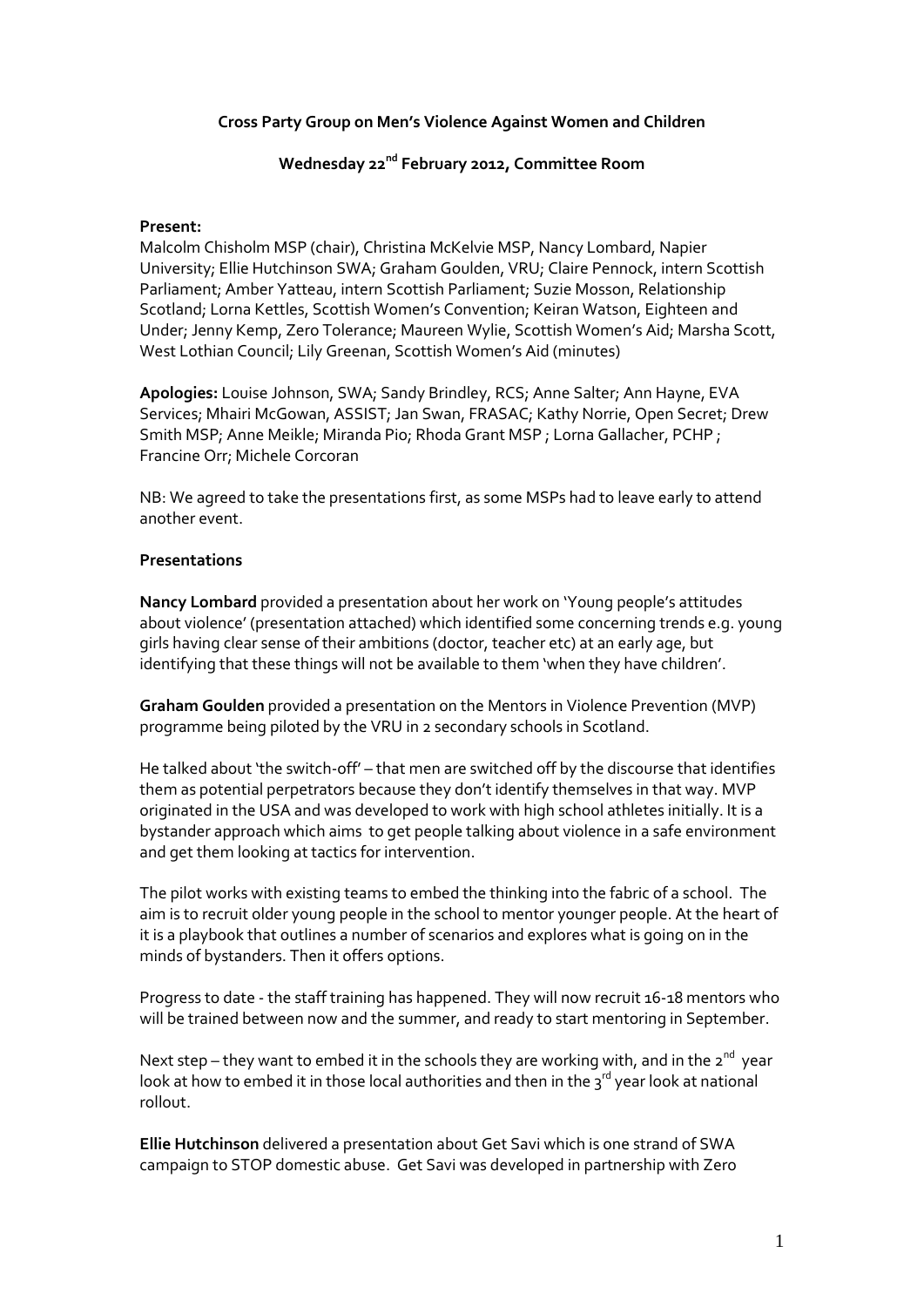Tolerance, White Ribbon, Rape Crisis Scotland and LGBT Youth Scotland. It is a bystander approach working with young people aged 16+ to support and empower them to challenge the sexism and homophobia that underpin gender based violence.

The courses can be one hour, four hours or six hours, tailored to meet different needs, eg student welfare officers might want a 1 hour intro and then be able to think about how they will take it forward in their unions.

The courses have been delivered at universities and colleges all over Scotland. They are exploring ways to deliver to over 16 year olds in youth settings.

Get Savi is endorsed by UCU and NUS Scotland. It's an open source course and has been downloaded 440 times.

## **Questions/discussion**

Maureen Wylie - how to engage local partnerships? Ellie noted that college/university campuses are not well connected to other VAW work. Graham reported that MVP is linked into partnerships in Inverclyde and Portobello.

Marsha Scott - primary prevention of VAW is linked with women's inequality, how does the work on identifying gendered expectations link with the bystander approach? Nancy sees the links clearly and is arranging to meet John Carnochan. Graham thinks it's about inviting men into this discussion, not indicting them. Jenny Kemp noted that the Zero Tolerance education materials are being re-launched and they will be aimed at younger pupils.

Malcolm Chisholm suggested that this needs to be mainstreaming into Curriculum for Excellence; and that we are seeing a concerted effort to change attitudes.

Keiran Watson - lots of parallels with the work they are doing and he is keen to link with GG,EH,NL later. He especially likes the work with older young people to carry the messages forward so that e.g. Eighteen and Under don't have to go into schools every year (sustainability!).

Christina McKelvie mentioned The Street Project in Hamilton – a story telling/acting project to get young people talking about different situations.

#### **Minutes and Matters arising**

Mhairi McGowan had circulated a paper re contact from prison. We had a brief discussion about this.

#### **Information sharing**

The meeting finished with a quick round of information sharing. (NB have only minuted items that don't relate to events now past).

Marsha reported that there is a pilot DA court starting in West Lothian.

Jenny reported that ZT has 20<sup>th</sup> anniversary celebrations coming up.

# **Next meeting 25 th April 2012**